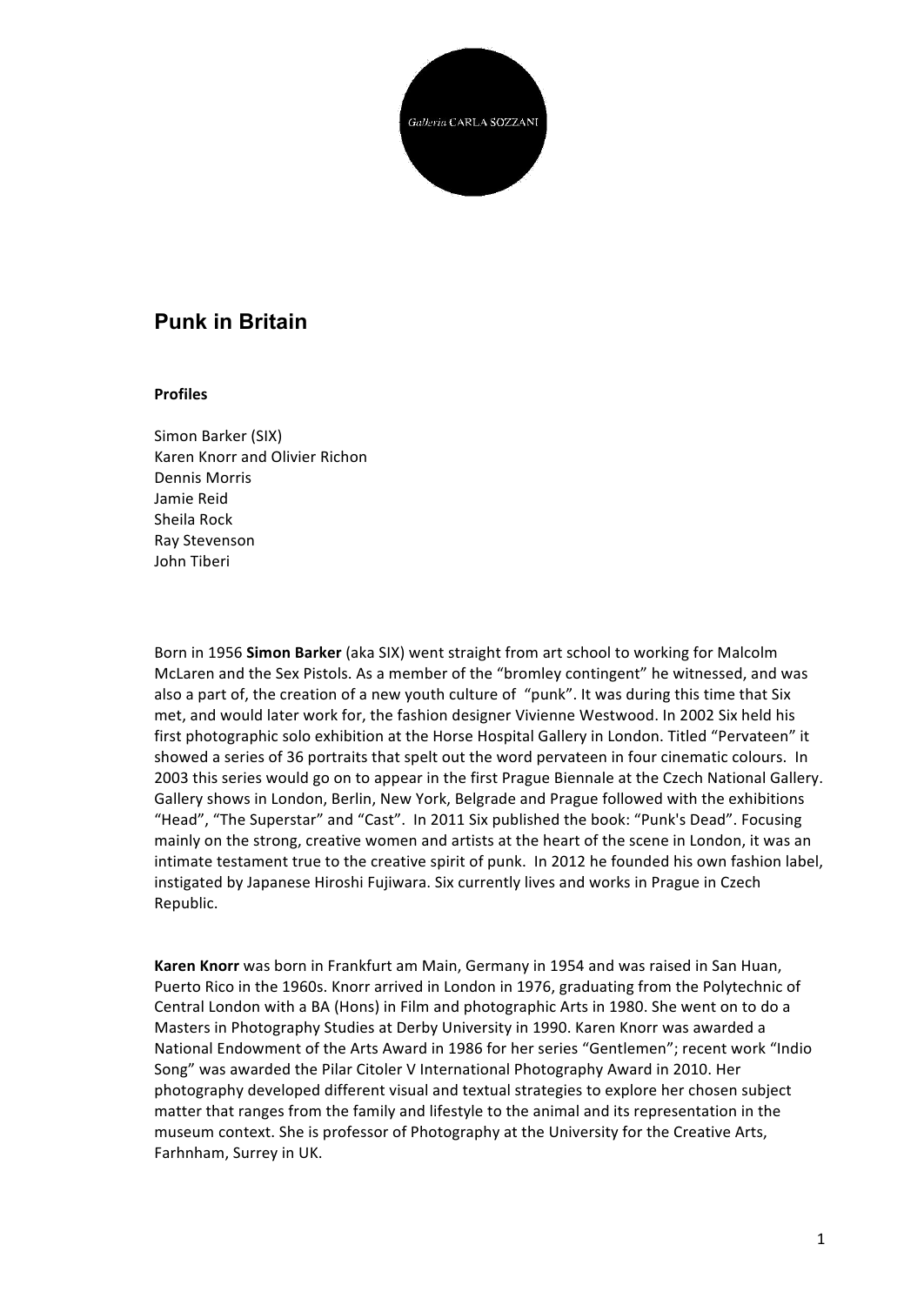**Olivier Richon** was born in Lausanne in 1956, and came to London in 1976. He studied at the Polytecnic of Central London, where he graduated with a BA (Hons) in Film and Photographic Arts in 1980 and a Master in Philosophy in 1988 for a project of Exoticism and Representation. In 1991, he received the Camera Austria Award for Contemporary Photography. His Photographic work proposes a reflection on of the still life genre and on the object as sign. The camera is commonly a metaphor for the eye. Richon proposes that it is also a metaphor for the mouth: a devouring eye that absorbs its subject to turn into an image. Steidl published "Real Allegories", a monograph of his photographic work, in 2006. Olivier Richon is Head of Programme of Photography at the Royal College of Art.

**Dennis Morris** is a British-based artist. Closely associated with music, Morris has created some of the most iconic and memorable images of Bob Marley and the Sex Pistols, as well as the Marianne Faithfull English album cover Broken English. Several books of his work have been published, including *Bob Marley: A Rebel Life*; *The Bollocks*, on the Sex Pistols; and *Growing Up Black*, a chronicle of Black Britain in the 1960s and 1970s. His work is well recognized and has been exhibited internationally at the Today Art Museum, Beijing; Laforet Museum, Tokyo; Arles Photography Festival, France; The Photographers' Gallery, London; The Institute of Contemporary Arts, London; The Metropolitan Museum of Art, New York and The Rock and Roll Hall of Fame, Cleveland. His photographs are included in prestigious public and private collections, such as Tate Britain, the Victoria and Albert Museum, London. His work is included in books such as "Lipstick Traces: A Secret History of the Twentieth Century" by Greil Marcus, "Century" by Bruce Bernard, and "100 Days of Active Resistance" by Vivienne Westwood.

**Jamie Reid**, born in 1947 in Croydon, Surrey, he enrols at the Wimbledon Art College, South London and at the Croydon Art School. In 1966 Jamie designed a cover for *Heatwave*, a British publication allied to the Situationist International. Later on, along with Jeremy Brook and Nigel Edwards, founds *The Suburban Press*, a radical neo-situationist printing press. In 1975, Jamie moves to the Isle of Lewis and a year later he was contacted by Malcolm McLaren to work with him on his new music-based project: The Sex Pistols. From 1976 to 1980 Jamie Reid works full time with Sex Pistols, producing artwork and publicity materials for a string of singles and LPs. In 1980 Jamie moves to Paris, where he works on an unreleased stage performance of Leaving the 20th Century entitled "Chaos in Cancerland". In 1999 the album of "Afro Celt Sound System Volume 2" has been released with the designs by Jamie. In 2008 he collaborates with Comme des Garcons premieres in Paris in "A Time for Magic". Artwork enters permanent collection of Tate Britain.

**Sheila Rock** came to the UK from America in 1970. The *Face* magazine launched her career. Later she contributed photographs to *German Vogue, Elle, Glamour, Architectural Digest, The Sunday Times, Rolling Stone, Time Magazine*. In her music career she was known for photographing leading entertainment and music industry subjects in both classical and pop/rock. For many years she worked for institutions such as the Royal Opera House, Royal Ballet, and the Barbican, London. In 2003 she published her book "Sera: the way of the Tibetan Monk", Columbia University Press. In 2012 her latest book, "Tough and Tender" a sensitive report from the English seaside, was shown in Liverpool as part of the Look Photo Festival. She was awarded the Black and White Photography Leica magazine. In 2013 she published the book "PUNK  $+$ " a document of the early 70s about the scene in London, the mavericks, the bands and the clubs.